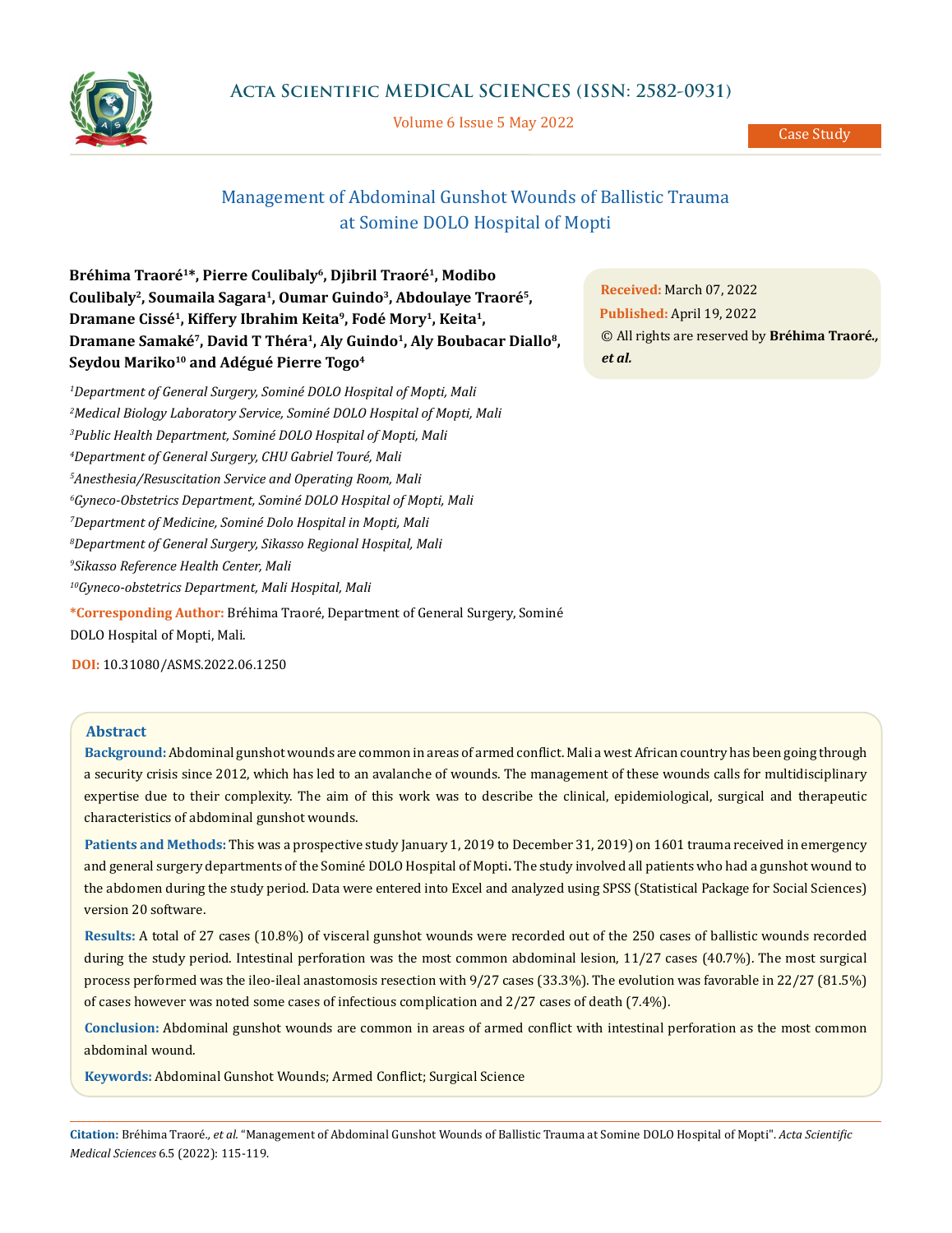## **Introduction**

Ballistic trauma is the consequence of the penetration into the body of a projectile: bullet, lead, metal fragment from the envelope or the contents of an explosive device (grenade, mine, shells, bomb) [1]. Firearm trauma is a real public health problem in several countries, especially developing countries  $[2]$ . In recent years, they have experienced an upsurge, linked to: the increase in gun crime, the illegal and uncontrolled possession of firearms; armed and intercommunal conflicts and the war against terrorists. Nowadays, gunshot wounds increasingly affect civilian populations  $[3]$ . Adolescents and young adults are the most disadvantaged social groups who pay the heaviest price  $[2]$ . The management of these wounds responds to specific rules that must be known because sometimes different from the usual traumatology  $[3]$ . In times of war the systematic exploration of penetrating wounds is the rule. Since January 2012, Mali has been facing an unprecedented armed conflict. This conflict started with the rebellion in the up-north and then spread to the center, where it turned into inter-community conflicts thus propagating terrorism in all the country. It opposes on the one hand the national army and the terrorists and on the other hand the self-defense groups (hunters) and the terrorists. This insecurity drains its share of war wounded. Among firearm wounds, abdominal wounds occupy an important place. Sominé DOLO Hospital of Mopti (SDHM) is the only second referral heath facility in the region capable of caring for war wounded both civilian and military. Little scientific work has been done on ballistic trauma, particularly on abdominal gunshot wounds in Mali. Therefore, the amin of this work was to describe the sociodemographic, clinical and the surgical process of the management of abdominal gunshot wounds in the setting of armed conflict.

#### **Patients and Methods**

We conducted a prospective study from  $1<sup>st</sup>$  January 2019 to 31 December 2019 in the emergency and surgical departments of SDHM. During cases of massive and saturating influx, the alert and the triggering of the white plan were carried out by the chief executive officer (CEO) of Sominé Dolo hospital. This white plan included a crisis unit made up of two zones: a first which was the center for calls and coordination with the other extrahospital intervention teams and the second zone brings together the hospital staff around the referent CEO of the white plan. On admission, the war wounded were classified into four different categories of actions to be made according to the white plan of the Sominé Dolo hospital. The  $1<sup>st</sup>$  category was the expectants or black triage tag color, the  $2<sup>nd</sup>$  category was the immediate or red triage tag color, the  $3<sup>rd</sup>$  category was the delayed yellow triage tag color and the  $4<sup>th</sup>$  category was the minor or green triage tag color. The study population consisted of patients of all ages presenting a ballistic injury to the limbs. Patients who refused hospital care at the profit of traditional treatment, patients with an unusable record and patients who refused to give their consent were excluded from this study. Patients of all ages with an abdominal gunshot wound were included in our study. Patients with wound other than abdominal gunshot wounds were not included in the study. The epidemiological, clinical, para-clinical, medical treatment and surgical process data from abdominal gunshot wounds patients were collected. Data were captured in Excel and analyzed by SPSS software (Statistical Product and Service Solutions) version 28.0.1 (IBM Corp. 2021, Armonk, NY). Quantitative data was presented as mean values ± standard deviation or medians with interquartile ranges for none parametric variables. Qualitative variables were presented as percentages.

## **Results**

Our study focused on 27 cases (10.8%) of abdominal gunshot wound out of the 250 cases of ballistic trauma recorded at the Sominé DOLO Hospital of Mopti. The standard X-ray was the most performed medical imaging examination with 18 cases (66.7%) and abdominal ultrasound 6(22.2%). Blood grouping in ABO and Rhesus system and total cells count were the most performed biological analysis with 12(44.4%) and 11(40.7%), respectively. All of our patients received medical treatment based on analgesic and antibiotic. Blood transfusion was performed in 5 of cases (18.5%). Intestinal perforation was the most common abdominal gunshot wound with 11 cases (40.7%) followed by hepatobiliary wounds and gastric perforation each representing 4(14.8%), respectively (Table I). Ileo-jejunal anastomosis, Ileostomy and colostomy were the most performed surgical process in 9 cases (33.3%), 7 cases (25.9%) and 6(22.2%), respectively (Tableau II). We noted 5 cases (18.5%) of post-operative complication and 2 cases of death representing a lethality of 7.4% (Figure 1 A and B). The length of hospitalization was 10-30 days in more than half of our patients with 14(51.9%) of cases. The average length of hospitalization was 35.05 days with the extremes ranging from 1 to 99 days. The two deaths occurred in a context of polytrauma and concerned farmers, the majority of whom belonged to the age group of 46-60 years.

116

**Citation:** Bréhima Traoré*., et al.* "Management of Abdominal Gunshot Wounds of Ballistic Trauma at Somine DOLO Hospital of Mopti". *Acta Scientific Medical Sciences* 6.5 (2022): 115-119.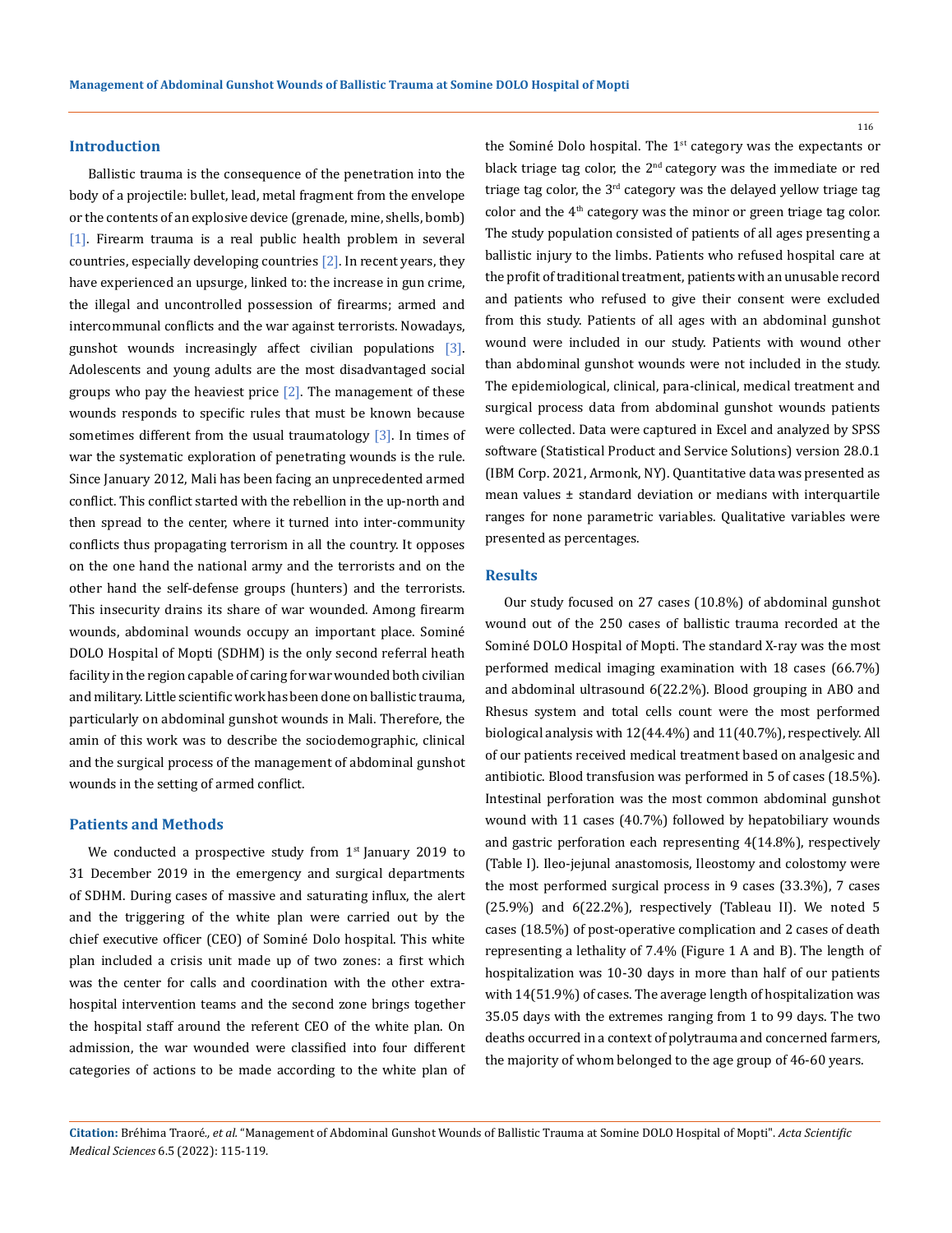| <b>Site of injury</b>  | <b>Frequency</b> | <b>Proportion %</b> |
|------------------------|------------------|---------------------|
| Intestinal perforation | 11               | 40,7                |
| Hepatobiliary wound    | 4                | 14,8                |
| Splenic fracture       | 3                | 11,1                |
| Renal contusion        | 3                | 11,1                |
| Splenic contusion      | 2                | 7.4                 |
| Gastric perforation    | 4                | 14,8                |
| Total                  | 27               | 100                 |

**Table 1**: Distribution of patients according to the location of

| Surgical procedure<br>performed | <b>Frequency</b> | <b>Proportion %</b> |
|---------------------------------|------------------|---------------------|
| Anastomosis (ileo-jejunal)      | 9                | 33,3                |
| Ileostomy                       | 7                | 25,9                |
| Colostomy                       | 6                | 22,2                |
| Splenectomy                     | 1                | 3,7                 |
| Cholecystectomy                 | 1                | 3,7                 |
| Hemicolectomy                   | 1                | 3,7                 |
| Partial hepatectomy             | 1                | 3,7                 |
| Damage control                  | 1                | 3,7                 |
| Total                           | 27               | 100                 |

abdominal lesions.

**Table 2:** Distribution of patients according to the surgical procedure performed.



outcome.



**Figure 2:** A. Open abdominal gunshot wound; B: Gunshot wound to the chest; C: Chest riddled with bullets. Source: Somine DOLO hospital of Mopti.

#### **Discussion**

Abdominal gunshot wound is common in adults living in the area of armed conflict. The average age of our patients was 40.9 years with extremes of 2 and 98 years. This result was significantly higher compared to that of Alain., *et al*. [17], Keita I. [2], Chaibou MS., *et al*. [15] and Djibo A. [16] who found 28 years; 29.4 years; 29.5 years and 30.9 years, respectively;  $p < 0.05$ . The majority age group in our study was 46-60 years with 48.8%. This result is different from that reported by Djibo A. [16] in Niger which had found a majority age group of 16-30 years with 48.5%. Keïta I in Mali found an age group of 21–40 years with 55.8%. The difference in our results compared to those of the literature could be explained by the particular context of the war in central Mali, which occurs against a backdrop of intercommunal conflict, but also by the fact that it is young adults who are the holders of rifles and especially the most suitable to enter the brotherhood of hunters (the first combatants to organize self-defense in the villages). Male sex was in the majority in our study up to 90.4% with a sex ratio of 9. Same trend was reported by Diibo A.  $[16]$ and Kéita I. [2] who found a male predominance of 89.53% and 88.4%, respectively. On the other hand, this result is a little lower than that of Alain., *et al*. [18] with 98%. This male predominance is explained by the fact that it is men who are at the forefront of defense during armed conflict to defend women and children. The majority of the wounded patients came from the circles of Bankass (27.6%), Bandiagara (22.8%) and Mopti (22.4%). The populations of the three heath district have been the most affected by the intercommunal conflict in the Mopti region. Civilian population in our study has paid d the heaviest burden unlike the military and the hunters, which represent the biggest belligerents. The military represented 18.4% of our patients, this result differs from that of Hoffman C [18] who found 95.5% but comparable to those of Djibo A. [16] and Kéita I [2], which reported 28.27% and 20.9%,

**Citation:** Bréhima Traoré*., et al.* "Management of Abdominal Gunshot Wounds of Ballistic Trauma at Somine DOLO Hospital of Mopti". *Acta Scientific Medical Sciences* 6.5 (2022): 115-119.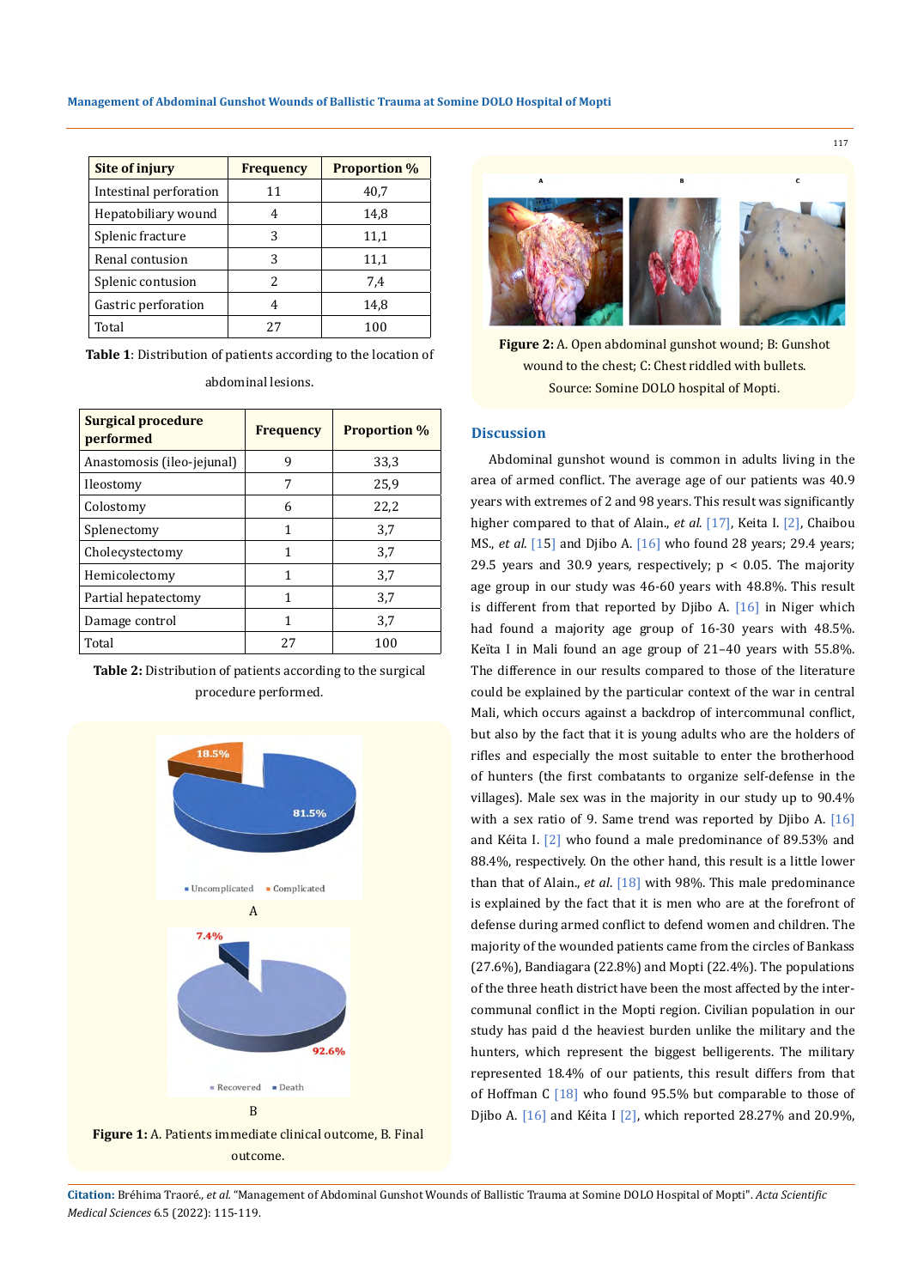respectively. This could be explained by the fact that in our study, attacks were much more directed against the civilian population in the context of inter-communal conflicts and attacks by armed groups. The majority of patients were admitted in less than 6 hours or 71.2% of cases comparable to that of Kéita I. [2] which found 79% of cases. Due to the proximity of conflict zones to health facilities, the readiness of the population to contact civil protection or the police and the availability of transport equipment's, the wounded were evacuated for treatment within a reasonable time. The majority of patients were referred in 83.2% of cases because Sominé DOLO Hospital is the only 2<sup>nd</sup> reference medicosurgical facility in the Mopti region. The less seriously wound were cared for locally without being referred. A strong humanitarian presence in the region facilitates the care of the wounded. In our study abdominal lesions were found in 10.8%. Our result does not differ statically from those of Owens., *et al*. [20] of Djibo A. [16] and the ICRC  $[19]$  in 2015 who found 11%, 6.5% and 7% of cases, respectively. In our study, only 22,2% of patients had received an ultrasound. Our result was significantly higher than that of Djibo A.  $[16]$  who reported 1.1%,  $p < 0.05$ . This could be explained by the fact that most of the clinical pictures encountered were quite suggestive of visceral involvement justifying a laparotomy from the outset. All patients received pain management treatment among them analgesics was used in 100% of the cases. this result was similar to that of Djibo A.  $[16]$  but significantly superior to that of Chaibou MS., *et al*. [15] in Niger who reported at the National Hospital of Niamey in 2016 93.3% as a rate of paracetamol use, p < 0.05. All of our patients had received probabilistic antibiotic therapy. This could be explained by the very high risk of infection in war surgery and the systematization of antibiotic therapy in case of abdominal gunshot wound in the war surgery. Indeed the wounds have a strong bacterial contamination, the bullets and other fragments are not sterile at the time of firing and the contaminated projectile introduces bacteria through the point of entry  $[13]$ . In our series 18.5% of our patients received a blood transfusion, our result does not differ from that of by Hoffman C. 2012 [19] in Afghanistan, who found a rate of 18% but higher than that of Djibo A. [16] who reported 8.4%; p < 0.05. The median laparotomy above and under umbilical has been the systematic way in our series. Ileo-jejunal anastomosis was performed in 9 cases (33.3%). All patients admitted for firearm wounds benefited from debridement and delayed primary closure. This is a cardinal principle in the care of war wounded. We never close a war wound immediately. We

have done the debridement, dress with compresses and then we have proceed to the delayed closure 5 days after the trimming only if the wound was clean and the dressing was dry  $[13,21]$ . Among the 5 complications, we recorded 3 infectious of the operative sites 3/27(11.1%). This result was significantly different to that of Murray., *et al*. [21] in Afghanistan and Iraq in 2009 who reported an infectious complication of abdominal gunshot wounds in 5.5% of cases. This confirms the hypothesis of the high risks of infections in the event of a war wound. The presence of necrosis, clots, foreign bodies and serositis are factors favoring infections in the same way as the contamination of wounds by skin germs [13]. In our series, the intra-hospital case lethality rate related to abdominal gunshot wound was 7.4%. Our result was significantly higher to those found by Hoffman C. [19] in Afghanistan in 2012 and Djibo A. [16] which had reported a lethality of 3.3% and 5.1%, respectively; p < 0.05. In contrast, our result was merely little different from that of Chaibou MS., *et al*. [15] in Niger in 2017 who reported 9.9%. This could be explained by the use of weapons of war and improvised explosive devices. In our study the two (7.4%) patients who died were all polytraumatized. Polytrauma is defined by abdominal gunshot wounds at least one of which can be life-threatening. The duration of hospitalization was in the majority of cases between 10-30 days 51.9%. The average duration was 35.1 days with extremes ranging from 1 to 99 days.

#### **Conclusion**

Abdominal gunshot is common during the army conflict. Its management is multi-disciplinary especially in the setting of saturating massive influx. Systematically surgical trimming and differentiated primary closure could reduced the risk of complications. The morbidity and mortality associated with Abdominal gunshot wounds depend on the nature of the lesions, the experience of the surgical team and the context in which the wound occurs.

# **Bibliography**

- 1. Rouvier B., *et al*. "Ballistic trauma". Refresh Conferences. Elsevier Paris. (1997): 703-716.
- 2. Keita I. "Epidemiological-clinical study of firearm injuries in the surgical department of the CHU Gabriel TOURE about 43 cases". (2013): 19.
- 3. Khechimi M., *et al*. "Peculiarities of ballistic trauma at the level of the limbs about 12 cases". Chirurgie de la Main 34.6 (2015): 387.



118